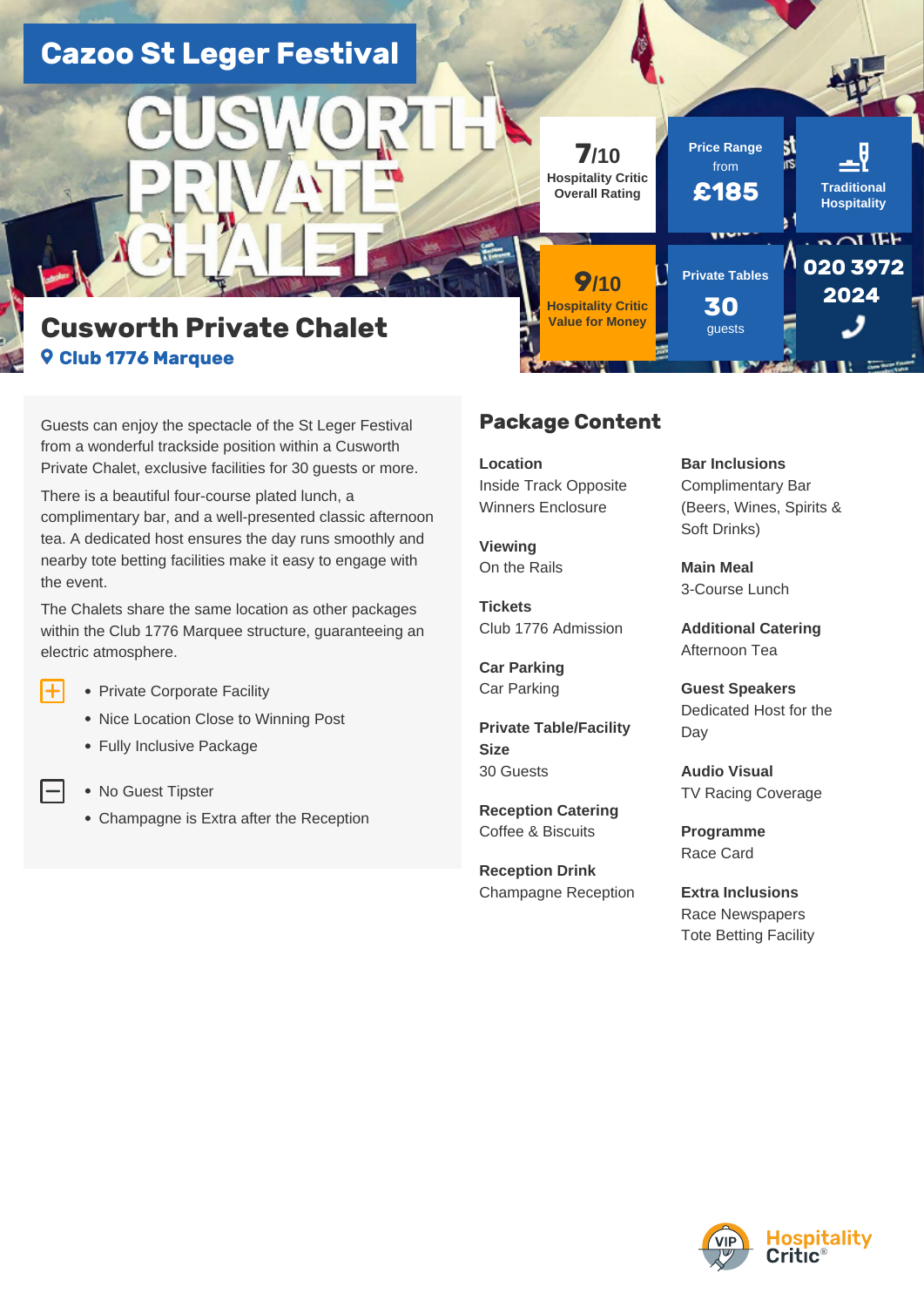

## **Cusworth Private Chalet Hospitality Critic Review**

### **Introduction**

The Cusworth Private Chalets are situated in the Club 1776 Marquee, Cusworth being a historic Doncaster village. The St. Leger is the world's oldest classic horse race, named after Anthony St Leger, who devised the race in 1776; it is the last of the five English classic races and the longest at 1 mile and 6 furlongs. The Cusworth Private Chalets provide companies with the opportunity to have a private branded facility.

### **Location**

The Cusworth Private Chalets (within Club 1776 Marquee) are situated close to the rails in the centre of the course, opposite the Lazarus (Main) Stand. They are ideally located close to the Winning Post, with views of the finishing straight.

### **Facility/Décor**

The chalets are private sections of a large marquee, with dining on round tables and a private bar facility. There are floorto-ceiling windows providing an abundance of natural light. There is a raised viewing terrace directly in front and some garden furniture on the lawns should the weather be kind.

### **Private Tables**

Private chalets are available for groups of 30 guests or more, seated on tables of 10.

### **Admission**

Admission into the Club 1776 Marquee is included.

### **Catering**

Morning coffee is served on arrival followed by a four-course luncheon. Later in the day, a classic Afternoon Tea is served.

#### **Drinks**

There is a Champagne Reception prior to lunch and the bar is complimentary throughout the day. Champagne is an extra charge after the reception.

### **Service**

Service is left to the dedicated waiting staff, there is not a hostess service.

### **Entertainment**

There is not a racing tipster included in the package.

#### **Audio-Visual**

There is a TV monitor in each chalet.

### **Car Parking**

Car park passes are included.

### **Extras**

A Racecard is included and there are Tote betting facilities available.

### **VERDICT**

This package provides excellent value for money for a fully inclusive package. The location is good, but the viewing is not as good as the private boxes in the Lazarus & Leger Stands.